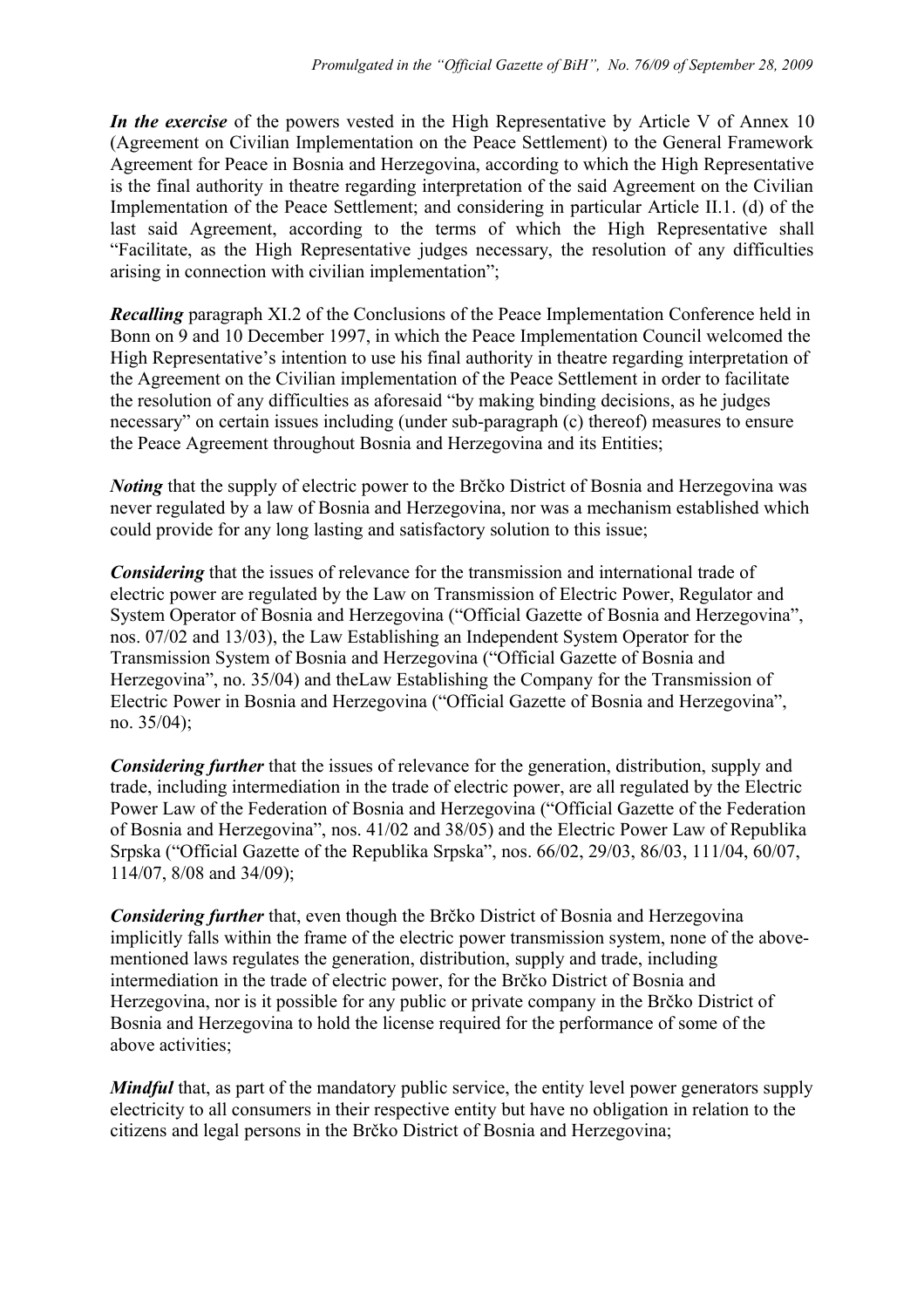*Considering* that one of the main objectives of all regulations related to the electric power is the establishment of a single electric power market, including the reliable supply to customers of high quality electric power without any kind of discrimination;

*Aware* that, insofar as the Brčko District of Bosnia and Herzegovina does not have its own generation capacities, there is no economic justification for the establishment of a separate regulator for Brčko District of Bosnia and Herzegovina regardless of the complete absence of regulation in the areas of generation, distribution and supply for the territory of Brčko District of Bosnia and Herzegovina;

*Noting* that as a result of the situation described above, the Brčko District of Bosnia and Herzegovina is forced to procure electric power for its consumers in a manner that is not regulated at either state or entity levels, or within the Brčko District of Bosnia and Herzegovina;

*Recalling* that the competent authorities in Bosnia and Herzegovina have repeatedly been invited to settle this issue by ensuring a proper and legally grounded supply of electric power to the consumers of the Brčko District of Bosnia and Herzegovina and that the Steering Board of the Peace Implementation Council, in its Communiqué of 30 June 2009, gave the competent authorities the deadline of 15 September 2009 to settle the issue;

*Deploring* that within the said timeframe the competent authorities neither initiated any activity to settle the issue nor proposed any solution that ensures an appropriate and legally grounded supply of electricity to the Brčko District of Bosnia and Herzegovina;

*Considering* that the only feasible and relevant way to enable supervision over the performance of all activities related to electric power, to prescribe a supply pricing methodology and to enable the licensing of a legal person that would deal with certain activities related to electric power in the Brčko District of Bosnia and Herzegovina is to extend the responsibilities of the State Electricity Regulatory Commission;

*Bearing in mind* that insofar as the tariff for activities related to electric power, such as electric power generation, distribution, supply and trade, including also intermediation in the trade of electric power, is set by the entity level regulators, the extension of the responsibilities of the State Electricity Regulatory Commission would only relate to the setting of tariffs for electricity distribution services which would be added to the tariffs already set by the entity regulators;

*Considering* that the only way towards establishing a single electric power market in Bosnia and Herzegovina is to equally distribute the obligations to the electric power generators who have capacities and generate surpluses on top of the set mandatory quantities, in line with the recommendations of the State Electricity Regulatory Commission;

*Bearing in mind* that the above distribution can only be achieved through amendments to the Law on Transmission of Electric Power, Regulator and System Operator of Bosnia and Herzegovina, the entity Electric Power Laws and the decisions establishing a legal person in charge of electric power related activities in the Brčko District of Bosnia and Herzegovina.

Having considered, borne in mind and noted all the matters aforesaid, the High Representative hereby issues the following: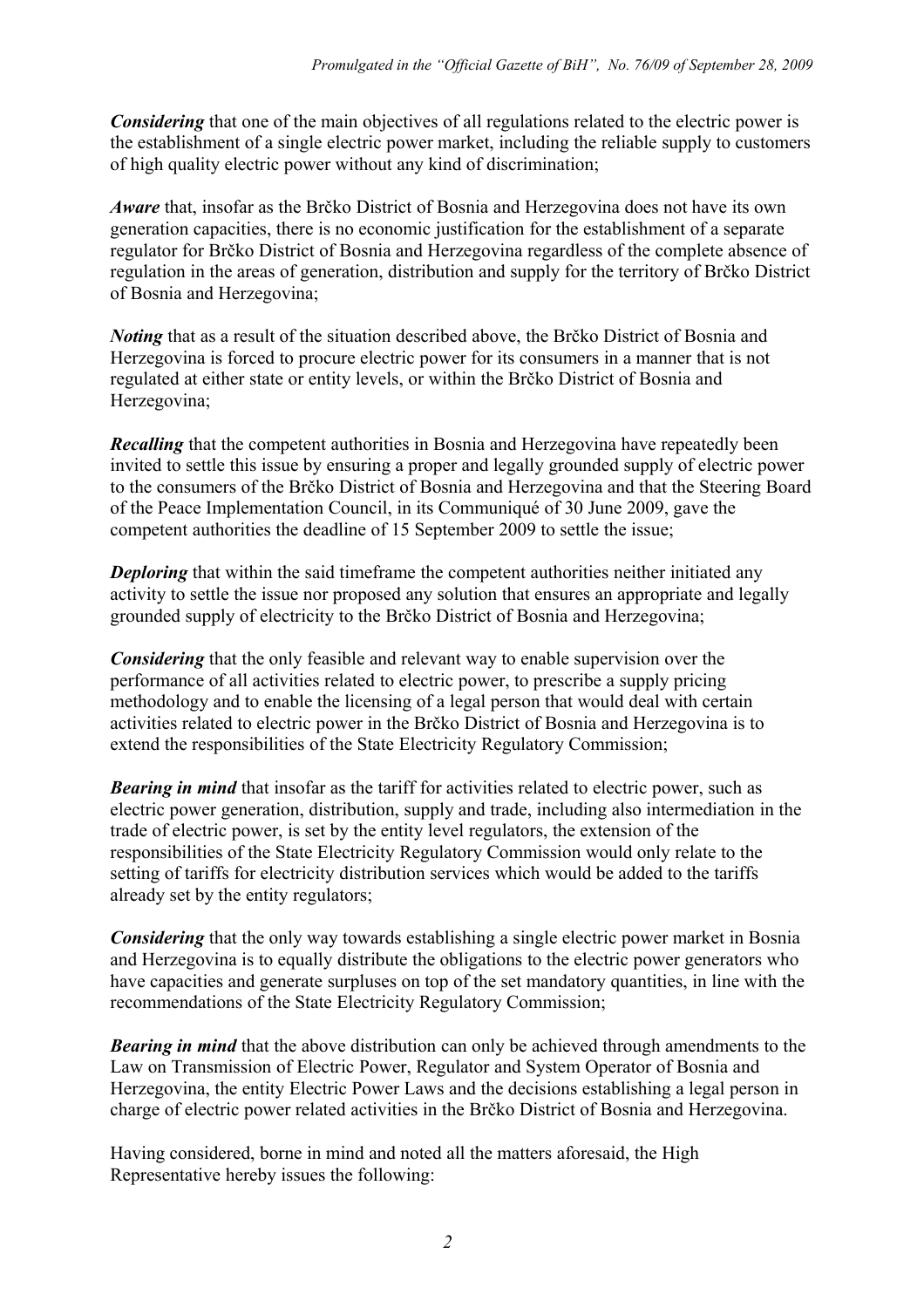# **DECISION**

## **Enacting the Law on Amendments to the Law on Transmission of Electric Power, Regulator and System Operator of Bosnia and Herzegovina**

## **("Official Gazette of Bosnia and Herzegovina", nos. 07/02 and 13/03)**

The Law which follows and which forms an integral part of this Decision shall enter into force as provided in Article 6 thereof on an interim basis, until such time as the Parliamentary Assembly of Bosnia and Herzegovina adopts the Law in due form, without amendment and with no conditions attached.

This Decision shall come into effect forthwith and shall be published in the "Official Gazette of Bosnia and Herzegovina" without delay.

Sarajevo 18 September 2009 Dr. Valentin Inzko

High Representative

# **LAW ON AMENDMENTS TO THE LAW ON TRANSMISSION OF ELECTRIC POWER, REGULATOR AND SYSTEM OPERATOR OF BOSNIA AND HERZEGOVINA**

## **(Official Gazette of Bosnia and Herzegovina no. 07/02 and 13/03)**

### **Article 1**

In Article 4 *"State Electricity Regulatory Commission (SERC)"*, paragraph 4.1 *"Establishment and Objectives"*, subparagraph (2) shall be amended to read as follows:

"The Law establishes the State Electricity Regulatory Commission (SERC), having the jurisdiction and responsibility over transmission of electricity, transmission system operations and foreign trade in electricity, as well as over the matter of electricity generation, distribution and supply of customers in the Brčko District of Bosnia and Herzegovina, in accordance with international norms and European Union standards."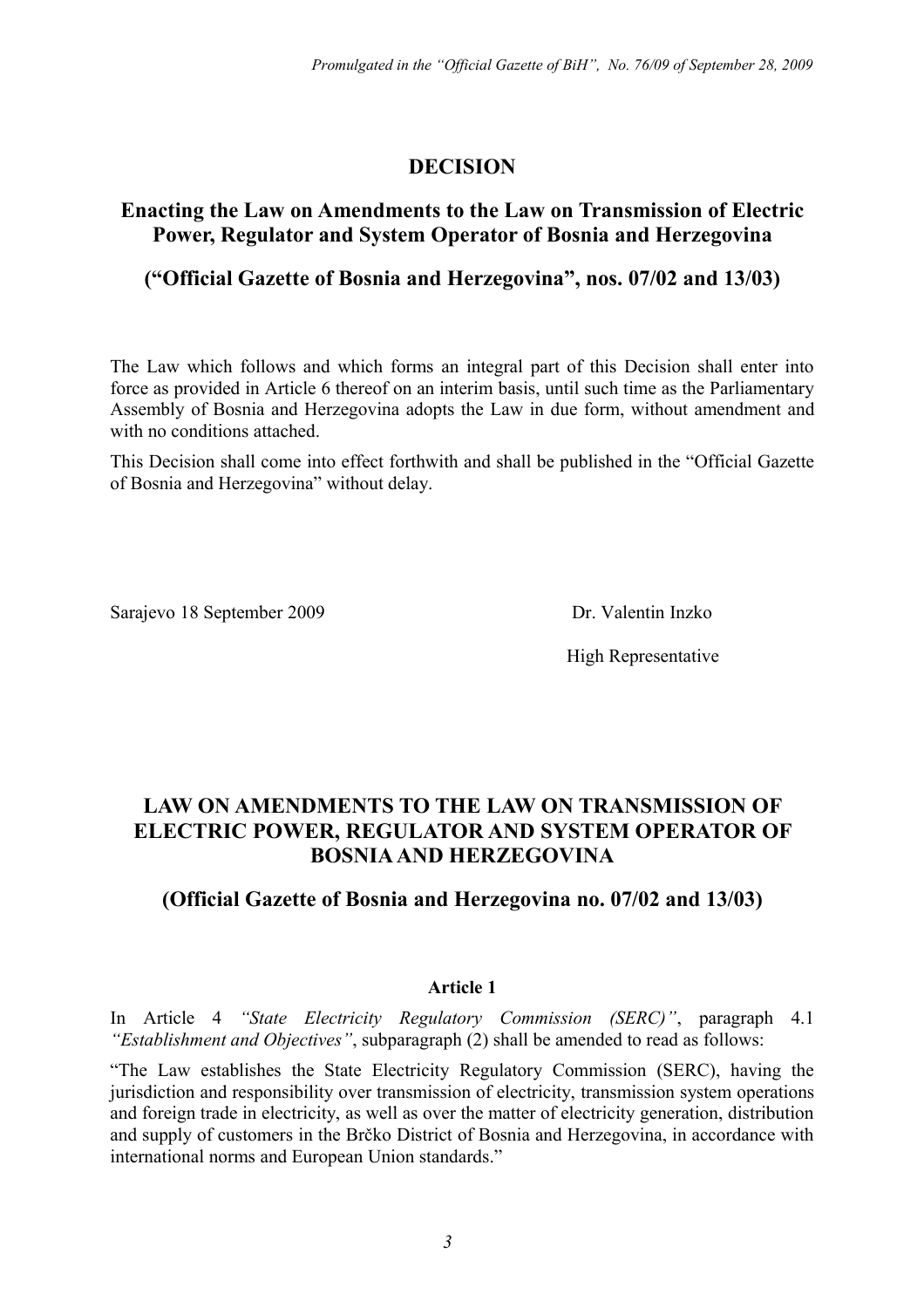## **Article 2**

In Article 4 *"State Electricity Regulatory Commission (SERC)"*, paragraph 4.2 *"Scope of Responsibility"*, a new subparagraph (2) shall be added to read as follows:

"The responsibilities of the State Electricity Regulatory Commission (SERC) vis-à-vis the Brčko District of Bosnia and Herzegovina shall be as follows:

- a. Supervision and regulation of the relationship between generation, distribution and supply, on the one hand, and electricity customers, including electricity traders, on the other hand;
- b. Stipulation of the methodology and criteria for establishing electricity supply prices for non-eligible electricity customers;
- c. Regulation of tariff items for the users of distribution systems and tariff items for noneligible customers;
- d. Issuance and revocation of electricity generation, distribution, supply and trade licenses;
- e. Issuance of prior licenses for construction and licenses for usage of electricity facilities intended for generation, distribution and supply of electricity;
- f. Regulation of general conditions for electricity supply."

## **Article 3**

In Article 4. *"State Electricity Regulatory Commission (SERC)*", paragraph 4.8. *"Tariffs"*, subparagraph 1, after item 1, a new item 2 shall be added to read as follows:

"Tariffs for providing the services of generation, distribution and supply shall, pursuant to the provisions of paragraph 4.2, subparagraph (2) of this Law, be regulated and approved by the State Electricity Regulatory Commission."

### **Article 4**

In Article 7 *"Licensing"*, paragraph 7.1 *"Activities Covered"* shall be amended by adding in the end of the provision a new item d. that reads as follows:

"d. activities of electricity generation, distribution and supply of legal persons seated in the Brčko District of Bosnia and Herzegovina."

### **Article 5**

Article 8 *"Market"* shall be amended by adding to it a new paragraph 8.1 that is titled as *"Single electricity market"* and reads:

"To achieve the objectives of this Law, particularly to establish a single electricity market based on free and equal access to the transmission network, and to protect customers by ensuring continuous supply of electricity under defined quality standards, the entity laws on electricity shall oblige Elektroprivreda BiH and Elektroprivreda RS to evenly supply the Brčko District of Bosnia and Herzegovina at the rate of 50 percent each.

The quantities of electricity needed for the Brčko District of Bosnia and Herzegovina shall be established based on the Information on the projected annual electricity demands of the Brčko District of Bosnia and Herzegovina by no later than the end of September of the current year for the following year.

The electricity distribution license holder in the Brčko District of Bosnia and Herzegovina shall deliver the Information to the State Electricity Regulatory Commission of Bosnia and